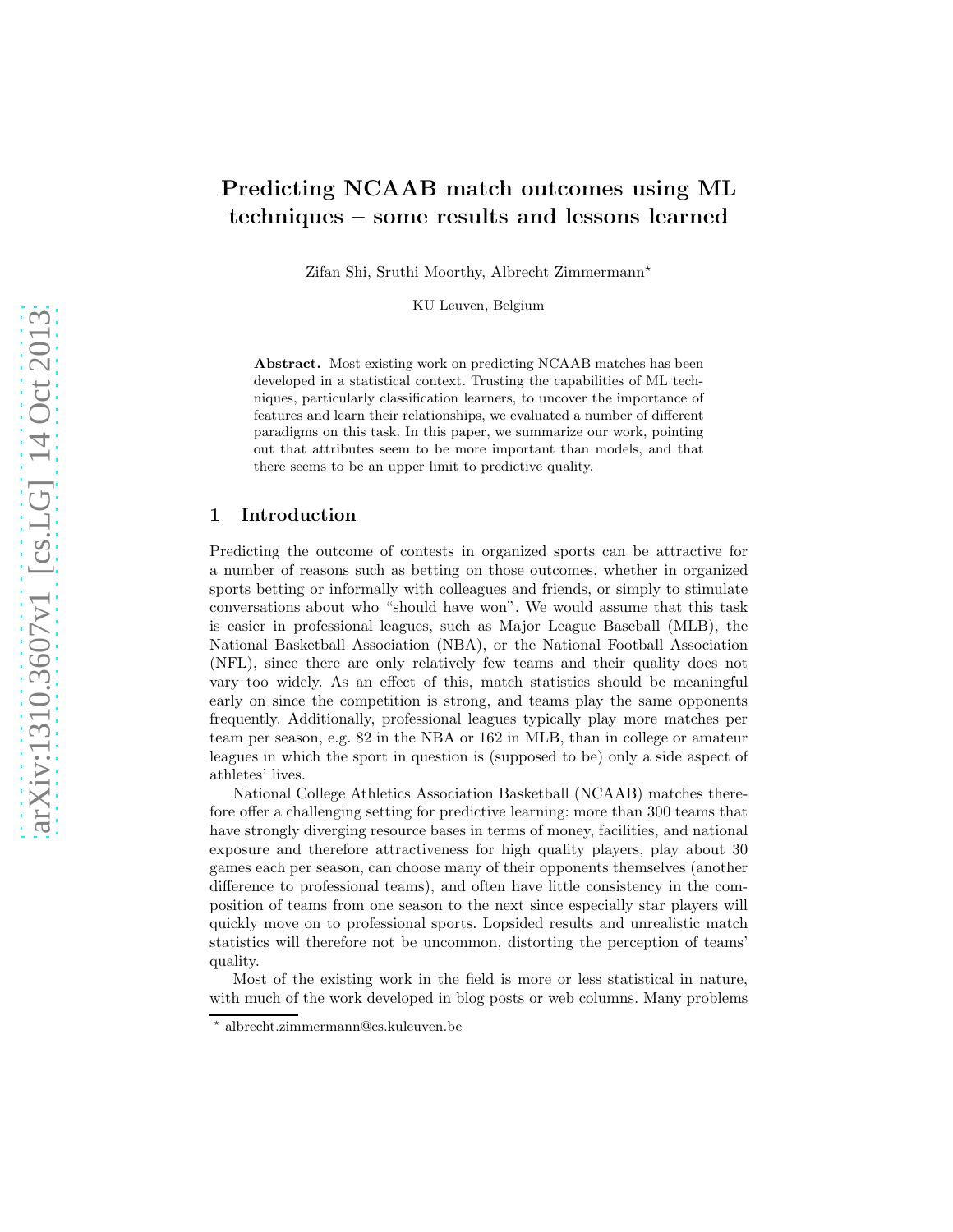that can be addressed by statistical methods also offer themselves up as Machine Learning settings, with the expected advantage that the burden of specifying the particulars of the model shifts from a statistician to the algorithm. Yet so far there is relatively little such work in the ML literature. The main goal of the work reported in this paper was therefore to assess the usefulness of classifier learning for the purpose of predicting the outcome of individual NCAAB matches. Several results of this work were somewhat unexpected to us:

- Multi-layer perceptrons, an ML technique that is currently not seeing widespread use, proved to be most effective in the explored settings.
- Explicitly modeling the differences between teams' attributes does not improve predictive accuracy.
- Most interestingly, there seems to be a "glass ceiling" of about 74% predictive accuracy that cannot be exceeded by ML or statistical techniques.

## 2 Definitions

The most straight-forward way of describing basketball teams in such a way that success in a match can be predicted relate to scoring points – either scoring points offensively or preventing the opponent's scoring defensively. Relatively easy to measure offensive statistics include field goals made (FGM), three-point shots made (3FGM), free throws after fouls (FT), offensive rebounds that provide an additional attempt at scoring (OR), but also turnovers that deprive a team of an opportunity to score (TO). Defensively speaking, there are defensive rebounds that end the opponent's possession and give a team control of the ball (DR), steals that have the same effect and make up part of the opponent's turnovers (STL), and blocks, which prevent the opponent from scoring (BLK). And of course, there are points per game (PPG) and points allowed per game (PAG).

The problem with these statistics is that they are all raw numbers, which limits their expressiveness. If a team collects 30 rebounds in total during a game, we cannot know whether to consider this a good result unless we know how many rebounds were there to be had in the first place. 30 of 40 is obviously a better rebound rate than 30 of 60. Similar statements can be made for field goals and free throws, which is why statistics like offensive rebound rate (ORR), turnover rate (TOR), or field goals attempted (FGA) will paint a better picture. Even in that case, however, such statistics are not normalized: 40 rebounds in a game in which both teams combined to shoot 100 times at the basket is different from 40 rebounds when there were only 80 scoring attempts.

For normalization, one can calculate the number of possessions in a given game:

 $Posses sions = 0.96 * (FGA - OR - TO + (0.475 * FTA))$ 

and normalize teams' points scored and allowed per 100 possessions, deriving offensive and defensive efficiencies:

$$
OE = \frac{Points\ scored \ast 100}{Possesisions}, DE = \frac{Points\ allowed \ast 100}{Possesisions}
$$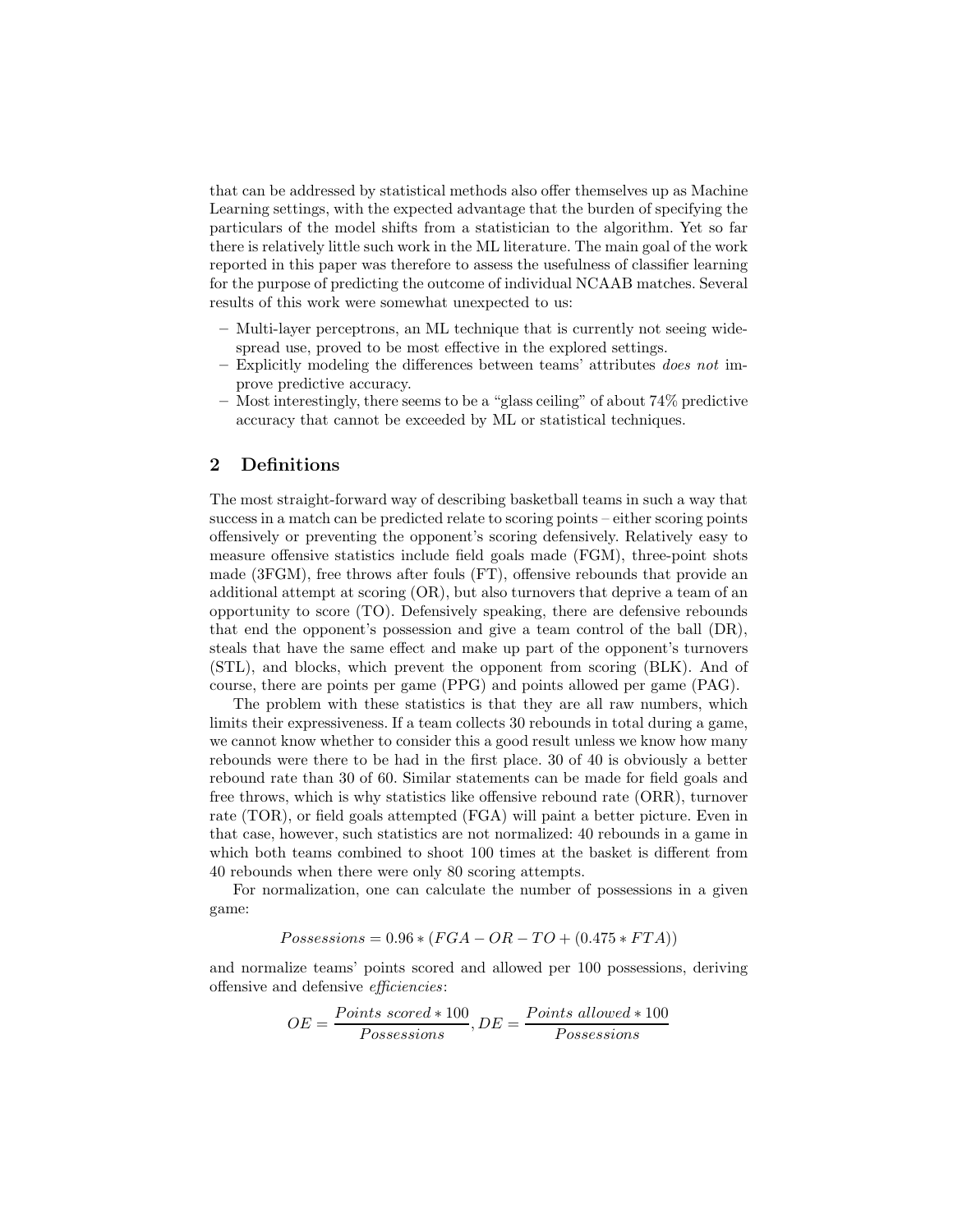It should be noted that the factor 0.475 is empirically estimated – when first introducing the above formulation for the NBA, Dean Oliver estimated the factor as 0.4 [\[6\]](#page-9-0).

Dean Oliver has also singled out four statistics as being of particular relevance for a team's success, the so-called "Four Factors" (in order of importance, with their relative weight in parentheses):

1. Effective field goal percentage (0.4):

$$
eFG\% = \frac{FGM + 0.5 \cdot 3FGM}{FGA}
$$

2. Turnover percentage (0.25):

$$
TO\% = \frac{TO}{Possesisions}
$$

3. Offensive Rebound Percentage (0.2):

$$
OR\% = \frac{OR}{(OR + DR_{Opponent})}
$$

4. Free throw rate (0.15):

$$
FTR = \frac{FTA}{FGA}
$$

While such statistics are normalized w.r.t. the "pace" of a game, they do not take the opponent's quality into account, which can be of particular importance in the college game: a team that puts up impressive offensive statistics against (an) opponent(s) that is (are) weak defensively, should be considered less good than a team that can deliver similar statistics against better-defending opponents. For best expected performance, one should therefore normalize w.r.t. pace, opponent's level, and national average, deriving *adjusted* efficiencies:

$$
AdjOE = \frac{OE * avg_{all \; teams}(OE)}{AdjDE_{opponent}}, AdjDE = \frac{DE * avg_{all \; teams}(DE)}{AdjOE_{opponent}}
$$

To gain a comprehensive picture of a team's performance during the season, such statistics would have to be averaged over all games (we describe two approaches for doing so in Section [4.2\)](#page-5-0), and a state-of-the-art way of using the derived statistics in predicting match outcomes consists of using the so-called Pythagorean Expectation, e.g.:

$$
Win\ Probability = \frac{((Adjusted)\ OE_{avg})^y}{((Adjusted)\ OE_{avg})^y + ((Adjusted)\ DE_{avg})^y}
$$

to calculate each team's win probability and predicting that the team with the higher probability wins. More generally, *ranking systems* can by used by ranking the entire pool of teams and predicting for each match-up that the higher ranked team wins.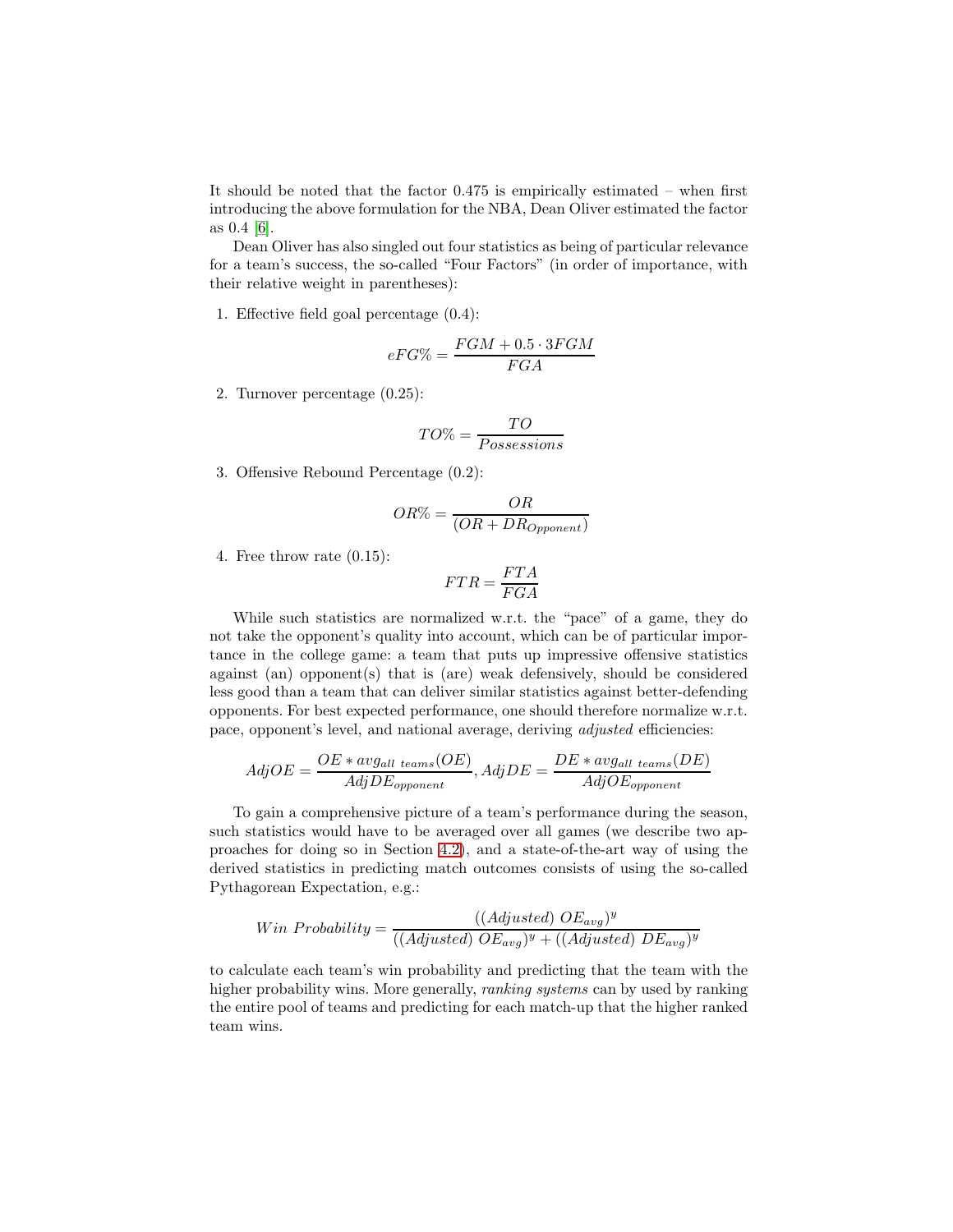## <span id="page-3-0"></span>3 Related Work

The use of the Pythagorean Expectation actually goes back to Bill James' work on baseball. It was adapted for the use in basketball prediction by numerous analysts, including such luminaries as Daryl Morey, John Hollinger, Ken Pomeroy, and Dean Oliver. The difference between the different approaches comes down to which measures of offensive and defensive prowess are used and how the exponent has been estimated. Dean Oliver was also the one who first introduced possession-based analysis formally in his book "Basketball on Paper" [\[6\]](#page-9-0), although he acknowledges that he had seen different coaches use such analysis in practice. In the same work, he introduced the "Four Factors".

The adjustment of efficiencies to the opponent's quality is due to Ken Pomeroy who uses them as input in his version of the Pythagorean Expectation to rank NCAAB teams and predict match outcomes. His is far from the only ranking system, however, with other analysts like Jeff Sagarin, Ken Massey or Raymond Cheung running their own web sites and giving their own predictions. Comparisons of the results of different ranking systems can for instance be found at <http://masseyratings.com/cb/compare.htm> or <http://www.raymondcheong.com/rankings/perf13.html>. The worst accuracy for those systems is in the  $62\% - 64\%$  range, equivalent to predicting that the home team wins, the best ones achieve up to  $74\% - 75\%$ .

The NCAAB itself uses the so-called Ratings Percentage Index to rank teams, a linear weighted sum of a team's winning percentage, its opponents' winning percentage, and the winning percentage of those opponents' opponents.

As an alternative approach, Kvam *et al.* have proposed a logistic regression/Markov chain model [\[5\]](#page-9-1). In this method, each team is represented as a state in a Markov chain and state transitions occur if one team is considered better than its opponent. Logistic regression is used to estimate transition probability parameters from the data. The authors have proposed an updated version using Bayesian estimates [\[3\]](#page-9-2), and recently published work in which they estimate their method's success in comparison to other ranking schemes [\[2\]](#page-9-3).

## 4 Day-by-day predictions using ML

The approaches described in the preceding section are in many cases somewhat or even fully hand-crafted. This can be rather high-level, as in defining the transition probabilities in LRMC's Markov chain by hand, or it can go as far as Ken Pomeroy taking home court advantage into consideration by multiplying the home team's stats by 1.014. Furthermore, especially the Pythagorean Expectation seems to be a rather simple model.

Machine Learning promises to address both of these issues: we would expect to be able to learn the relative importance of different descriptive measures, in particular if this importance changes for different numerical ranges, and to be able to learn their relationships, automatically making the model as difficult (or simple) as needed. We therefore turned to classification learners representing several different paradigms and evaluated their performance.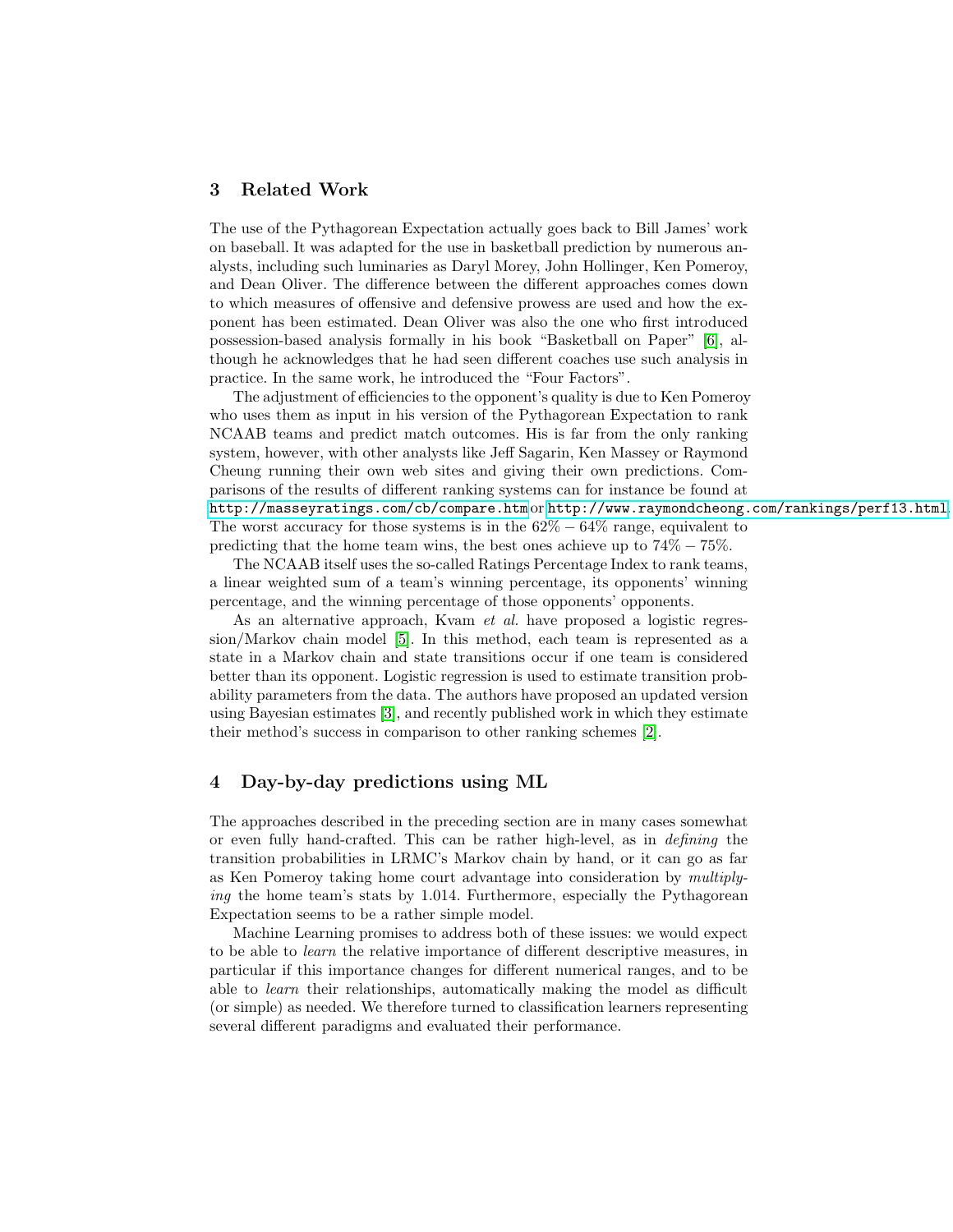In a reversal of current practice, explicit prediction of match outcomes could be used to rank teams by predicting the outcome of all hypothetical pairings and ranking teams by number of predicted wins.

The evaluated learners were:

- Decision trees, represented by C4.5.
- Rule learners, represented by Ripper.
- Artificial neural networks, represented by a Multi-layer Perceptron (MLP).
- Na¨ıve Bayes
- Ensemble learners, by a random forest.

All algorithms were used in the form of their respective Weka implementations and run with default parameter settings, with the exception of Naïve Bayes, for which the "Kernel Estimator" option was activated to enable it to handle numerical attributes effectively, J48, whose pre-pruning threshold we set to 1% of the training data, and the Random Forest, which we set to consist of 20 trees. All data has been downloaded from Ken Pomeroy's web site, <kenpom.com>, and we limit ourselves to matches involving two Division I teams. Matches were encoded by location (home, away, neutral court), the chosen numerical statistics up to the day the match was played, and the outcome (win, loss) from the perspective of the first team. We always chose the team with the lexicographically smaller name as first team. For each experiment run, one season was used as test set and the preceding seasons from 2008 onward as training data, leading to the training and test set sizes shown in Table [1.](#page-4-0)

<span id="page-4-0"></span>

| Season 2009 2010 2011 2012 2013                 |  |  |  |
|-------------------------------------------------|--|--|--|
| Train 5265 10601 15990 21373 26772              |  |  |  |
| Test 5336 5389 5383 5399 5464                   |  |  |  |
| Table 1. Training and test set sizes per season |  |  |  |

#### 4.1 Seasonal Averaging

Ken Pomeroy's web site features only the most recent averaged adjusted efficiencies (and averaged Four Factors), i.e. from the end of the season for completed seasons, and for seasons in progress the efficiencies up to the current date. We therefore calculated the day-to-day averaged adjusted efficiencies ourselves, following Pomeroy's description. While that description is very precise for the most part, the averaging is summarized as averaging over the season with more weight given to recent games. We chose to average via two methods:

1. an adjustable weight parameter  $\alpha$ :

 $AdjE_{avg,post-match} = (1 - \alpha)AdjE_{avg,pre-match} + \alpha AdjE_{post-match}$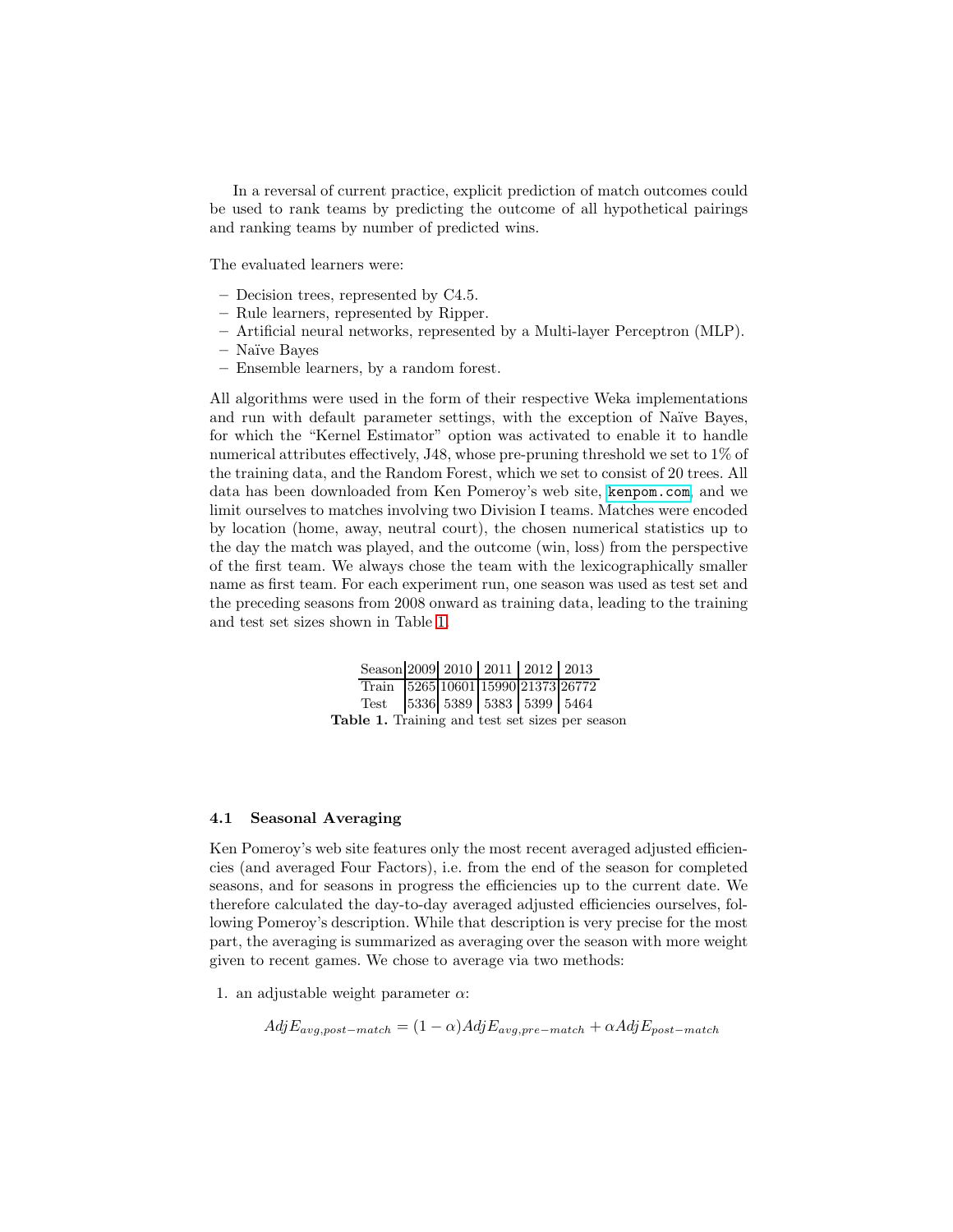and evaluated a number of different alpha values. Both averaged efficiencies and Four Factors stabilized for  $\alpha = 0.2$ . To have a pre-match value for the first game of the season, we used the preceding season's end-of-season efficiencies, and

2. explicitly:

A side-effect of using an  $\alpha$ -parameter less than 0.5 (e.g. 0.2) in averaging is that last season's end-of-season averaged adjusted efficiency is weighted rather highly since it is the only value whose weight is never multiplied with  $\alpha$  itself but always with  $(1-\alpha)$ . We therefore evaluated a different weighting scheme in which each match's adjusted efficiency is weighted explicitly with the number of games played +1. This means that last season's end-of-season efficiency has weight one, the adjusted efficiency of the first game weight two etc. The sum is normalized with the total sum of weights up to the current date.

We have to admit that using either way, we did not manage to arrive at the same end-of-season efficiencies as Ken Pomeroy. Typically, our values are more extreme, with adjusted offensive efficiencies higher and adjusted defensive efficiencies lower than Pomeroy's values. Also, since  $\alpha$ -weighting performed consistently worse, we will focus on the explicit averaging for the rest of the paper.

## <span id="page-5-0"></span>4.2 Using adjusted efficiencies

In the first set of experiments, we aimed to identify which attributes out of the full set of raw statistics, normalized statistics, Four Factors, and adjusted efficiencies were most useful in predicting match outcomes. We found the combinations of location and adjusted offensive and defensive efficiencies, and location and Four Factors to work best. This result is supported by the outcome of using Weka's feature selection methods to winnow the attribute set down, which select location first, followed by adjusted efficiencies, and the Four Factors.

A somewhat surprising result is the weak performance of the symbolic clas-sifiers: MLP and Naïve Bayes give consistently best results (Table [2\)](#page-5-1). We also see that more training data does not translate into better models, and that 2012 seems to have been an outlier season.

<span id="page-5-2"></span><span id="page-5-1"></span>

|                                        | Season |                                                    |  | $J48$ RF NB MLP |                                              | Season $J48$ RF $\overline{AB}$ MLP      |  |  |                                        |  |  |  |
|----------------------------------------|--------|----------------------------------------------------|--|-----------------|----------------------------------------------|------------------------------------------|--|--|----------------------------------------|--|--|--|
|                                        | 2009   |                                                    |  |                 | $0.6839 \mid 0.6885 \mid 0.7101 \mid 0.7077$ | 2009                                     |  |  | 0.66470.68010.71210.7011               |  |  |  |
|                                        | 2010   | $0.6899 \, 0.6942 \, 0.7172 \, 0.7251$             |  |                 |                                              | 2010                                     |  |  | $0.6645 \, 0.6931 \, 0.7202 \, 0.7165$ |  |  |  |
|                                        | 2011   | $0.6905 \, 0.6779 \, 0.7028 \, 0.716$              |  |                 |                                              | 2011                                     |  |  | $0.6622$ 0.6983 0.7206 0.7121          |  |  |  |
|                                        | 2012   | $0.7042 \times 0.7137 \times 0.7276 \times 0.7446$ |  |                 |                                              | 2012                                     |  |  | $0.6788$ 0.702 $0.7305$ 0.7311         |  |  |  |
|                                        | 2013   |                                                    |  |                 | $0.6898 \, 0.6881 \, 0.7193 \, 0.7215$       | 2013                                     |  |  | $0.6508$ 0.6892 0.7081 0.7092          |  |  |  |
| Table 2. Match outcome prediction      |        |                                                    |  |                 |                                              | <b>Table 3.</b> Match outcome prediction |  |  |                                        |  |  |  |
| accuracies using adjusted efficiencies |        |                                                    |  |                 |                                              | accuracies using adjusted four factor    |  |  |                                        |  |  |  |
|                                        |        |                                                    |  |                 |                                              |                                          |  |  |                                        |  |  |  |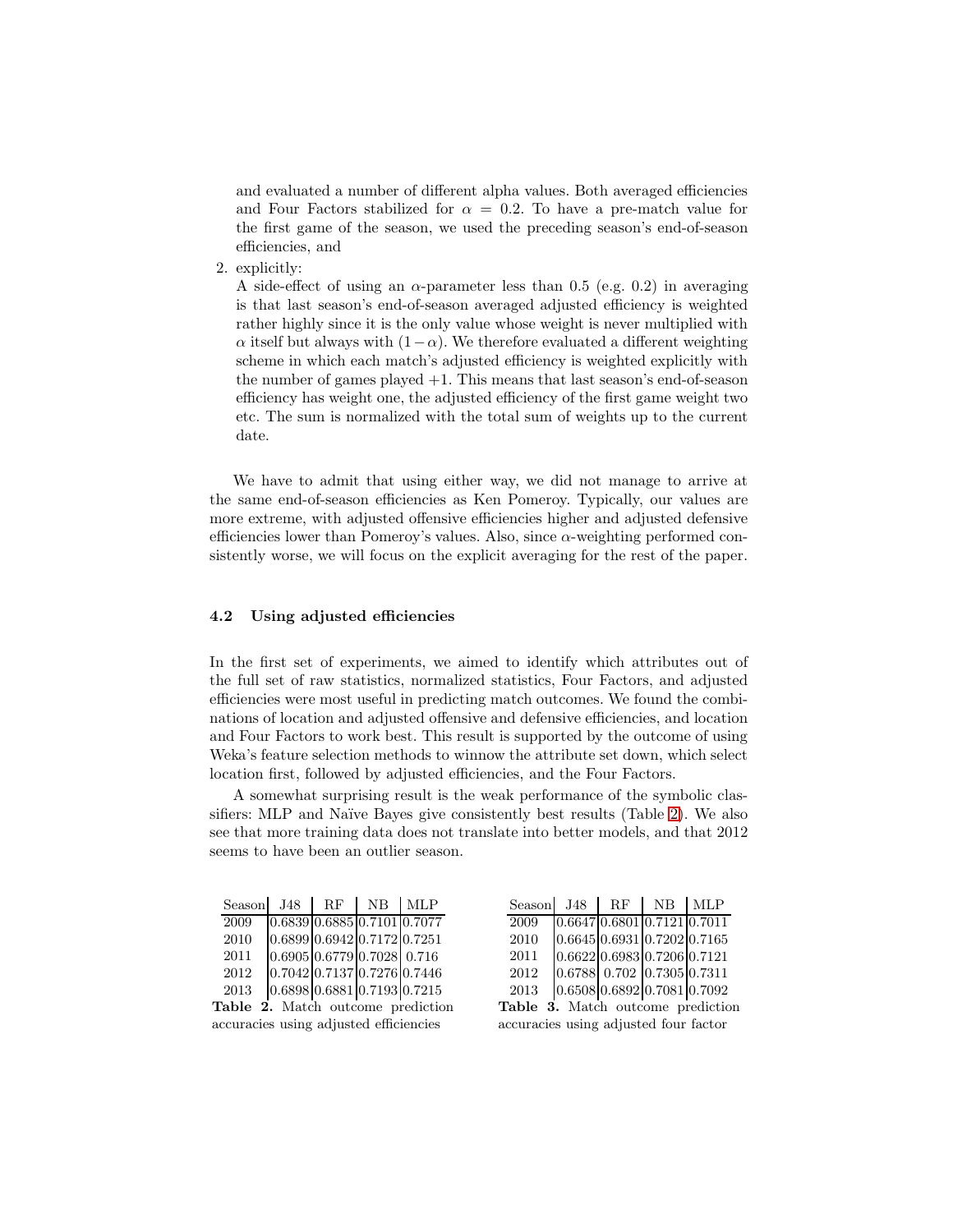The accuracies for the different seasons are on par with those of the bestperforming predictive systems, e.g. Ken Pomeroy's predictions and the LRMC, but unfortunately they are not better.

#### 4.3 Using adjusted Four Factors

As mentioned in Section [3,](#page-3-0) Dean Oliver proposed the so-called "Four Factors" as being influential for a team's success. Since our experiments had indicated that the unadjusted Four Factors were already as useful in predicting match outcomes as adjusted efficiencies, we assumed that adjusted Four Factors should be more effective. We therefore performed adjusting in the same way as for efficiencies: multiplying with the national average and dividing by the opponent's counter-statistic, averaging using both methods. Averaging using  $\alpha$  proved again to be worse, while explicitly averaging lead to similar yet slightly worse results compared to using adjusted efficiencies, as Table [3](#page-5-2) shows.

In a bid to improve the performance of the symbolic classifiers, we also experimented with encoding the differences between adjusted Four Factors explicitly, hypothesizing that for instance C4.5's over-fitting had to do with inducing branches for many different combinations of values that could be summarized by their difference. We either subtracted a team's defensive factor from the opponent's corresponding offensive factor, or subtracted offensive from corresponding offensive, and defensive from corresponding defensive factors. The former scheme severely underperformed, while the latter scheme with explicit weights for averaging showed very similar results to Table [3.](#page-5-2)

Finally, we attempted to address our more extreme adjusted values by calculating each season from stretch, not using the preceding season's values as input for the first game. While the resulting adjusted efficiencies are closer to those reported on Pomeroy's web site, prediction accuracies also decrease slightly.

## 4.4 Development of predictive accuracy as the season progresses

Figure [1](#page-7-0) shows how predictive accuracy develop as the season progresses. We chose MLP with adjusted efficiencies for this plot but the general trend is representative for other settings.

With the exception for 2009, when only training data from 2008 was available, predictive accuracy is 100% or close to it for the first few days of the season and then experiences a dip before it recovers, and shows only slight deterioration for the rest of the season. Interesting, but hard to spot in the plot, is that there are small up-and-downs in the playoffs, particularly in the last rounds, for instance predicting the semi-finals and final correctly after getting the quarterfinals wrong.

## 5 Lessons learned and open questions

In this work, we have explored the use of ML techniques, specifically classification learners, for making NCAAB match outcome predictions. These are just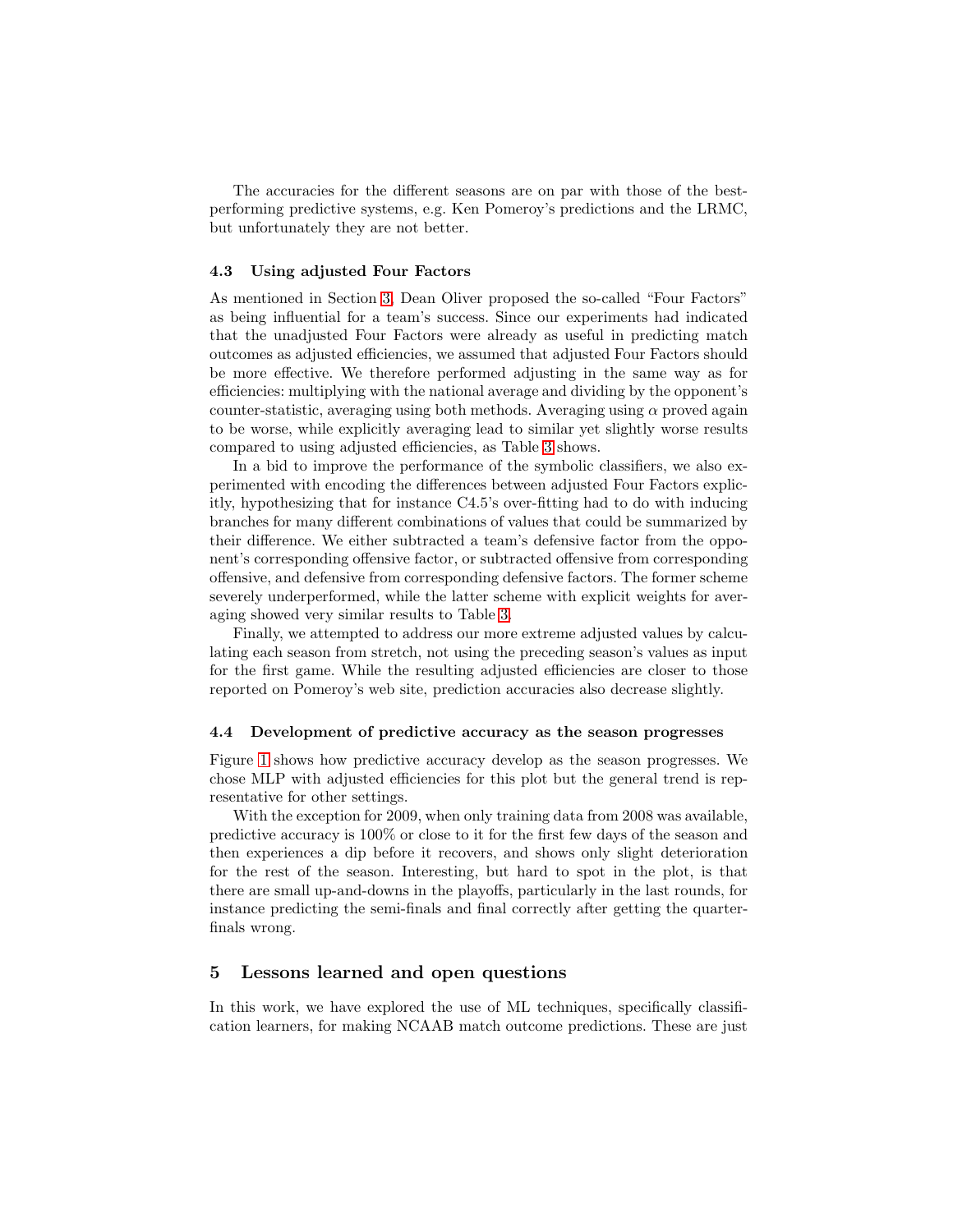

<span id="page-7-0"></span>Fig. 1. Development of predictive accuracy over the course of a season (MLP, AdjEff)

preliminary steps and the exploration is obviously far from complete. While the results were somewhat disappointing, we want to stress that they were not bad per se – being on par with the state-of-the-art is only disappointing since we aimed to improve on it. Given our results, however, we believe that there are two first lessons that can be learned and that should guide our next steps.

#### 5.1 It's in the attributes, not in the models

As stated above, one of our expectations was that more complex models could tease out relationships that simpler models would miss. Instead, we found that Naïve Bayes, arguably the simplest of the classifiers, performs remarkably well. Similar observations can actually be made about existing techniques, since Ken Pomeroy's straight-forward Pythagorean Expectation performs as well as, or even better than, the much more complex LRMC model, Brown et al.'s claims notwithstanding.

Instead, whatever differences in performance we have observed essentially came down to the used attributes and how they were calculated: adjusted efficiencies and (adjusted) Four Factors are validated both by feature selection techniques and by the success of the classifiers trained on those representations but different ways of averaging over the season have an effect on the quality. Using other or additional features, on the other hand, leads to worse results. In a sense, this should not be surprising: any given match will be won by the team that scored more points than the other one, which is the information encoded in the adjusted efficiencies, for instance.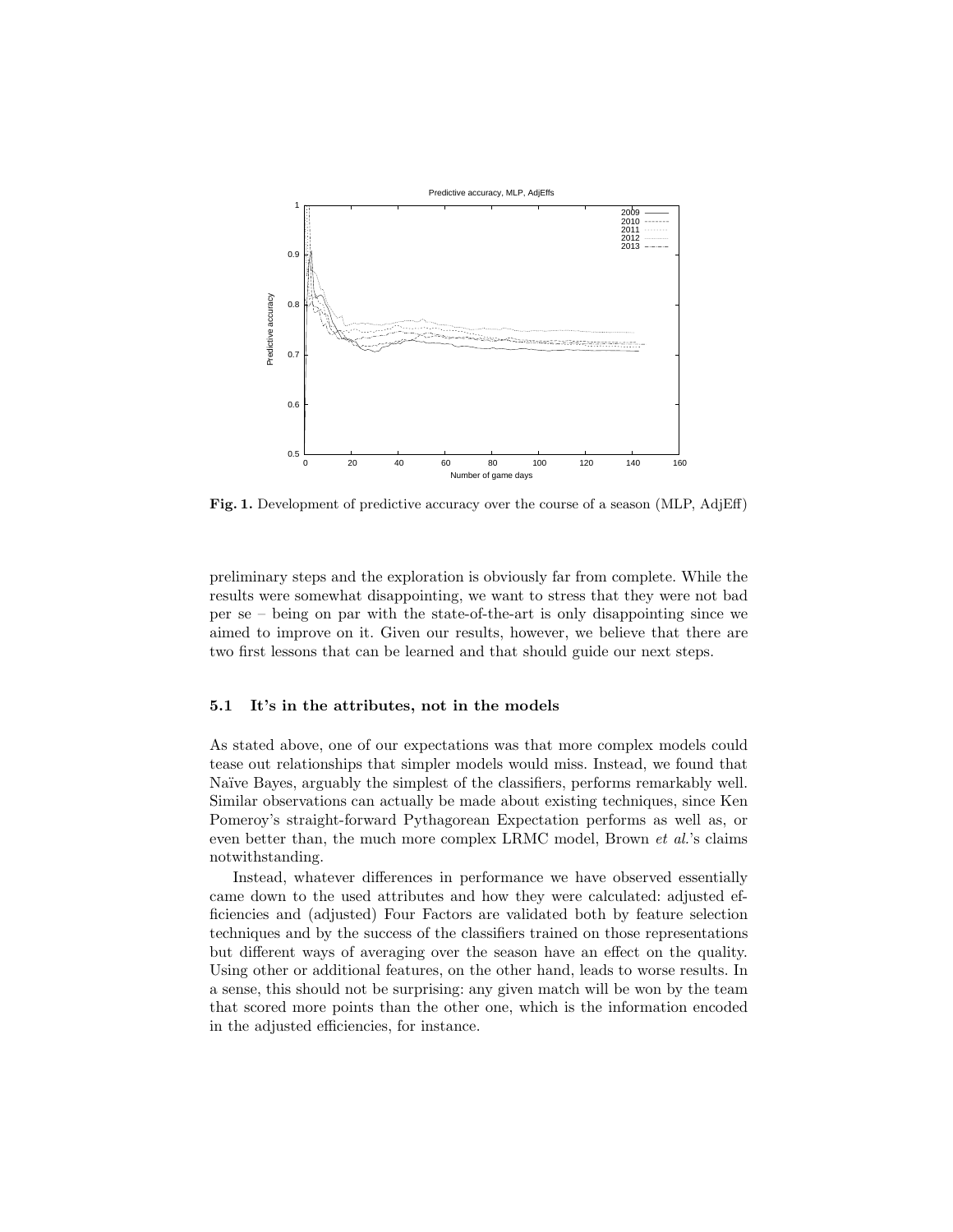Of course there is also ML/DM conventional wisdom that the main aspect of using such techniques effectively consists of constructing the right representation. Still, we found it surprising how stark the influence of choosing the right attributes was on achieving best results.

## 5.2 There seems to be a glass ceiling

Which brings us to the second lesson: the other invariant that we saw in our experiments is that there seems to be an upper limit to predictive accuracy for match outcomes, at around  $74\% - 75\%$ . This holds not only for Naïve Bayes and the MLP, but when one considers comparisons of non-ML methods, e.g. <http://www.raymondcheong.com/rankings/perf13.html> or [\[2\]](#page-9-3), one finds similar results. Additionally there are works in fields such a soccer  $[4]$  (76.9%), American Football  $[8]$  (78.6%), NCAA Football  $[7]$  (76.2%), and the NBA  $[1]$ (74.33%) that show best results in a similar region.

It is difficult to determine why this is the case. If the claim made in the preceding section holds and the performance of predictors comes down to attribute construction, then maybe this glass ceiling is an artifact of the attributes we and others use. It is also possible, however, that there is simply a relatively large residue of college basketball matches that is in the truest sense of the world unpredictable.

#### 5.3 Where to next?

First off, there is need to verify that our first lesson is correct and attributes are indeed what make or break success. To this end, different feature selection and modeling techniques need to be contrasted to get a clear understanding of attributes' effects, and how to best aggregate them over the course of a season. Following (or parallel to) that, both of the possible explanations for the glass ceiling given above offer themselves up for exploration that we intend to pursue in the near future:

1) Most existing attributes do not encode so-called "intangibles" such as experience, leadership, or luck. Attempts have been made to construct objective indicators, as in http://harvardsportsanalysis.wordpress.com/2012/03/14/survival-of-the-fittest-a whose author proposes a "Returning Minutes Percentage", Dean Oliver's attempts to measure positional stability, or Ken Pomeroy's work that takes the luck of teams into account. Pomeroy incidentally credits Dean Oliver (once again) with having introduced this into basketball analysis. Hence, constructing new attributes that include additional information could improve predictive power.

2) A better understanding of incorrectly predicted matches is necessary. The weak performance of ensembles indicates that misclassified matches are not easily modeled. However, identifying similarities of misclassified matches or learning a model that can discriminate correctly and incorrectly classified instances, would help in gaining an understanding whether those matches are different or simply unpredictable. At this point, we would also finally come back to whether we can determine which team "should have won".